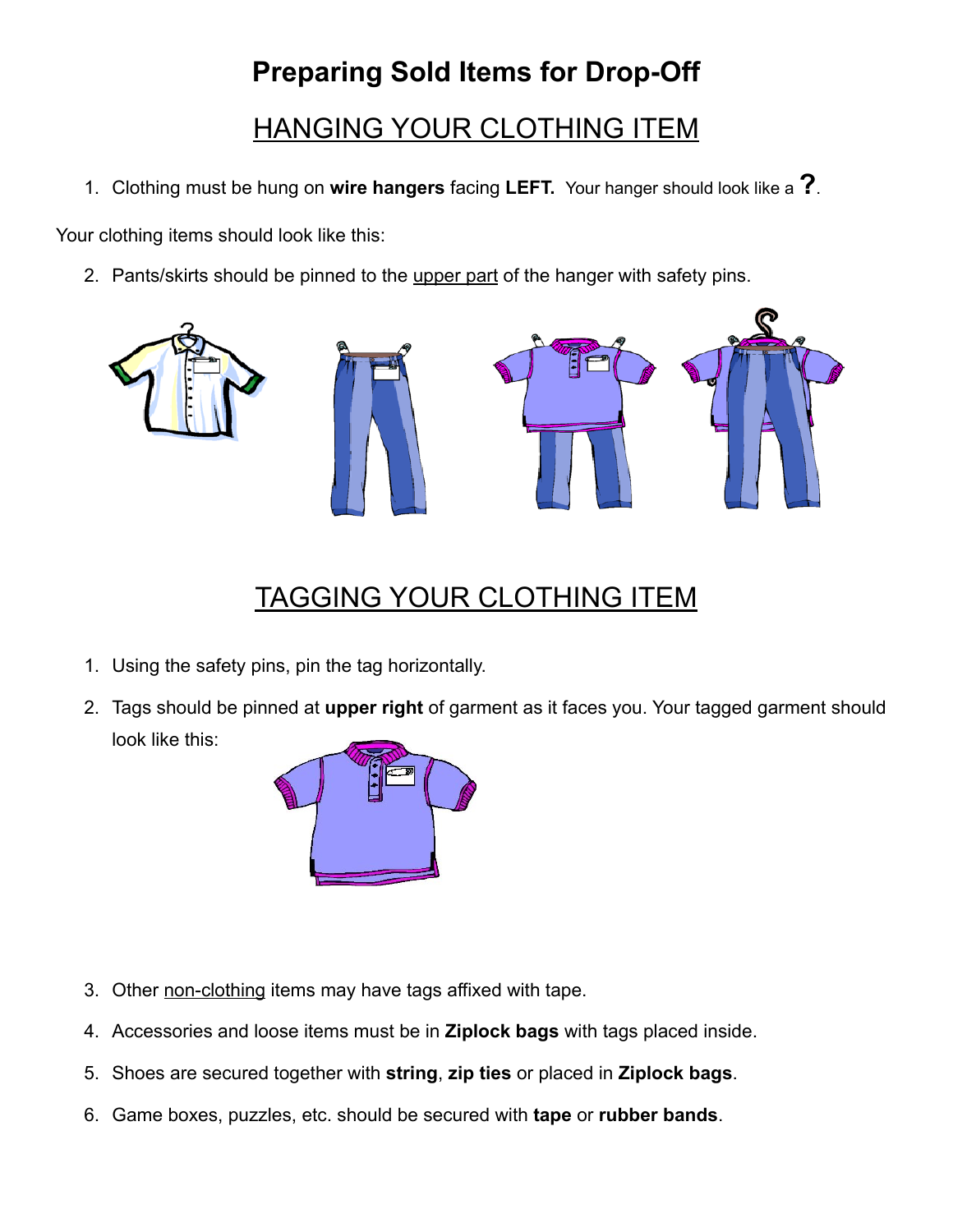## **HOW DO I TAG NON-CLOTHING ITEMS?**

## MATERIALS YOU WILL NEED FOR NON-CLOTHING:

• **Standard size wire hangers** (no child-sized hangers or plastic hangers)

For other items:

- **Ziplock bags**
- **Rubber bands**
- **Zip ties**
- **Packing tape**
- **Scotch tape**
- **Hole punch**

## **TOYS/GAMES/EQUIPMENT/TOYS WITH SMALL PARTS**

- All toys must be clean and in working condition.
- Magic erasers work well on plastic surfaces, toothbrushes for small, hard-to-reach areas & disinfectant wipes for the rest!
- Toys must have working batteries.
- Place small parts in clear plastic bags and securely attach them to the item with a zip tie or packing tape, so that they don't get separated during the sale.



### **BABY SHOES/SOCKS/STOCKINGS/HATS/BABY BOTTLE & PARTS/PACKS OF ONESIES – BAG & TAG**

### **Place entire toy in large zip style bag.**

- Securely closet the top with packing tape folded over the zip top.
- Wrap a bigger toy & bag of parts with several layers of heavy duty plastic wrap. Use packing tape to secure.
- Be sure to fold packing tape over the zip top.
- Use packing tape to tape price tag to the front of the bag.